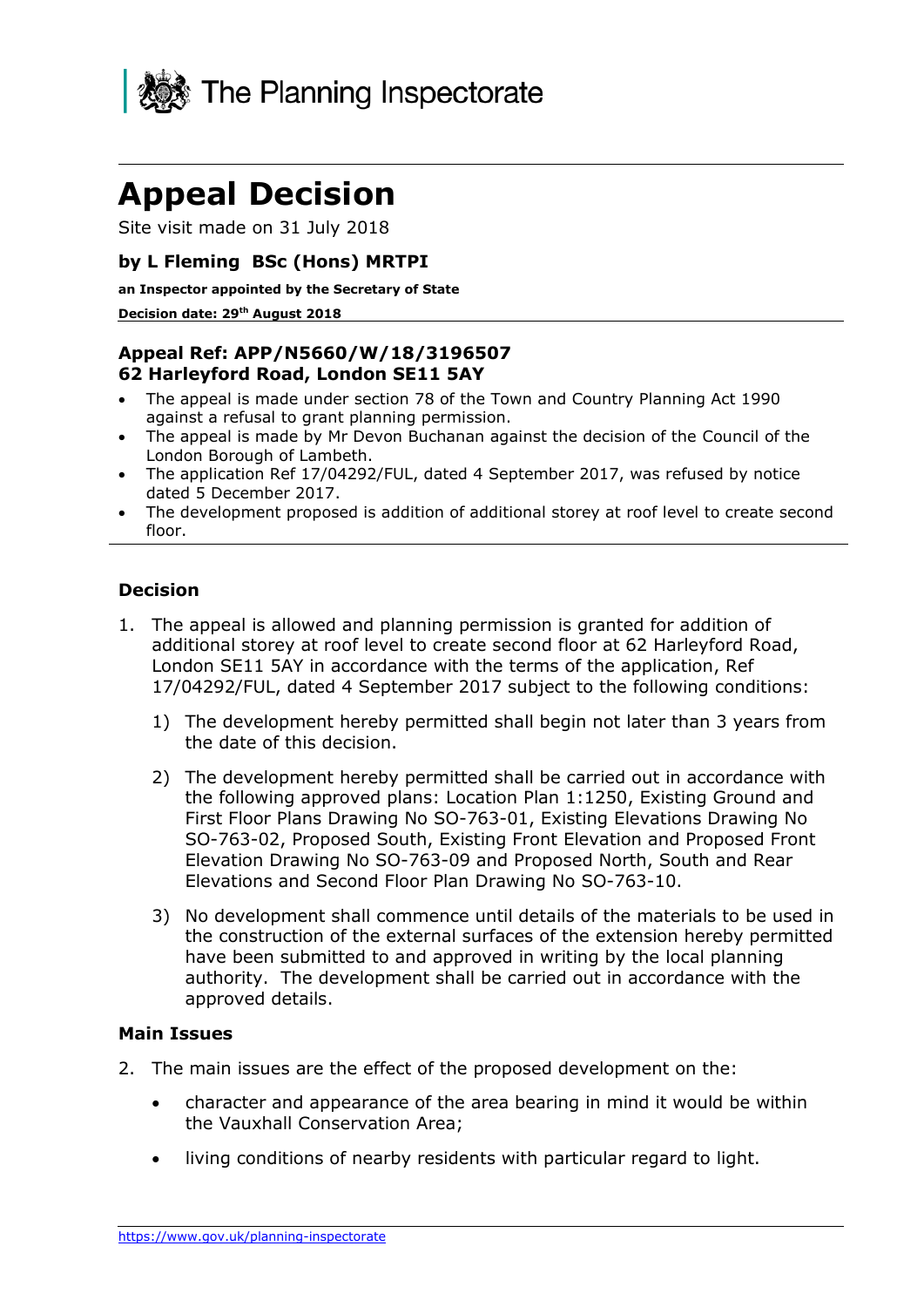# **Reasons**

#### *Character and appearance*

- 3. The appeal property is a two storey detached dwelling. It is constructed of yellow stock brick with stucco cornice to its parapet and attractive traditional fenestration. It is within the Vauxhall Conservation Area.
- 4. In accordance with the duty imposed by section 72(1) of the Planning (Listed Building and Conservation Areas) Act 1990 I am required to pay special attention to the desirability of preserving or enhancing the character or appearance of the conservation area. Moreover, paragraph 193 of the Framework states that when considering the impact of new development on the significance of a designated heritage asset, great weight should be given to the asset's conservation.
- 5. The CA is extensive and characterised by a mix of residential areas and commercial buildings. The traditional buildings are of a variety of styles and ages grouped together in a number of sub areas where buildings of varied scale generally display consistent architectural details and materials. In my view, the significance of the CA is derived from its evolution around Vauxhall Bridge and the architectural detailing and variation of the buildings within it.
- 6. I acknowledge the appeal property once formed part of a wider terrace of three. However, it is now on the end of a small group of buildings comprising No 60a Harleyford Road (No 60a) a detached three storey dwelling and Nos 48- 60 Harleyford Road (Nos 48-60) a row of tall terraced properties some converted to flats which partly has a mansard roof, part butterfly roof and a parapet wall detail similar to that of the appeal building.
- 7. I accept that variation in roof height is a positive feature of this part of the CA. However, whilst the proposal would increase the height of the appeal building to just taller than No 60a; Nos 48-60 would still be significantly taller with its own varied roof form. Thus the variation in height at roof level would be retained in this part of the CA. Furthermore, the proposal would be finished in matching materials, would have matching decorative windows and would incorporate an identical parapet and cornice feature at roof level to that of the existing building and in-keeping with the wider group of buildings.
- 8. I therefore find the proposal would not harm the varied street scene and would reflect the traditional features of the existing property and those of traditional properties nearby. It would be a relatively modest addition, which would neither dominate nor overwhelm the appeal property. Thus the proposal would not harm and therefore would preserve the character, appearance and significance of the CA.
- 9. Thus for the reasons given, the proposed extension would accord with the aims of Policies Q11 and Q22 of the Lambeth Local Plan (2015) (LP) which seeks to ensure building alterations and extensions are well designed and the character and appearance of conservation areas is preserved. For the same reasons it would also accord with the aims of the Vauxhall Conservation Area Statement (2016) and the Lambeth Supplementary Planning Document on Building Alterations and Extensions (2015) (SPD).